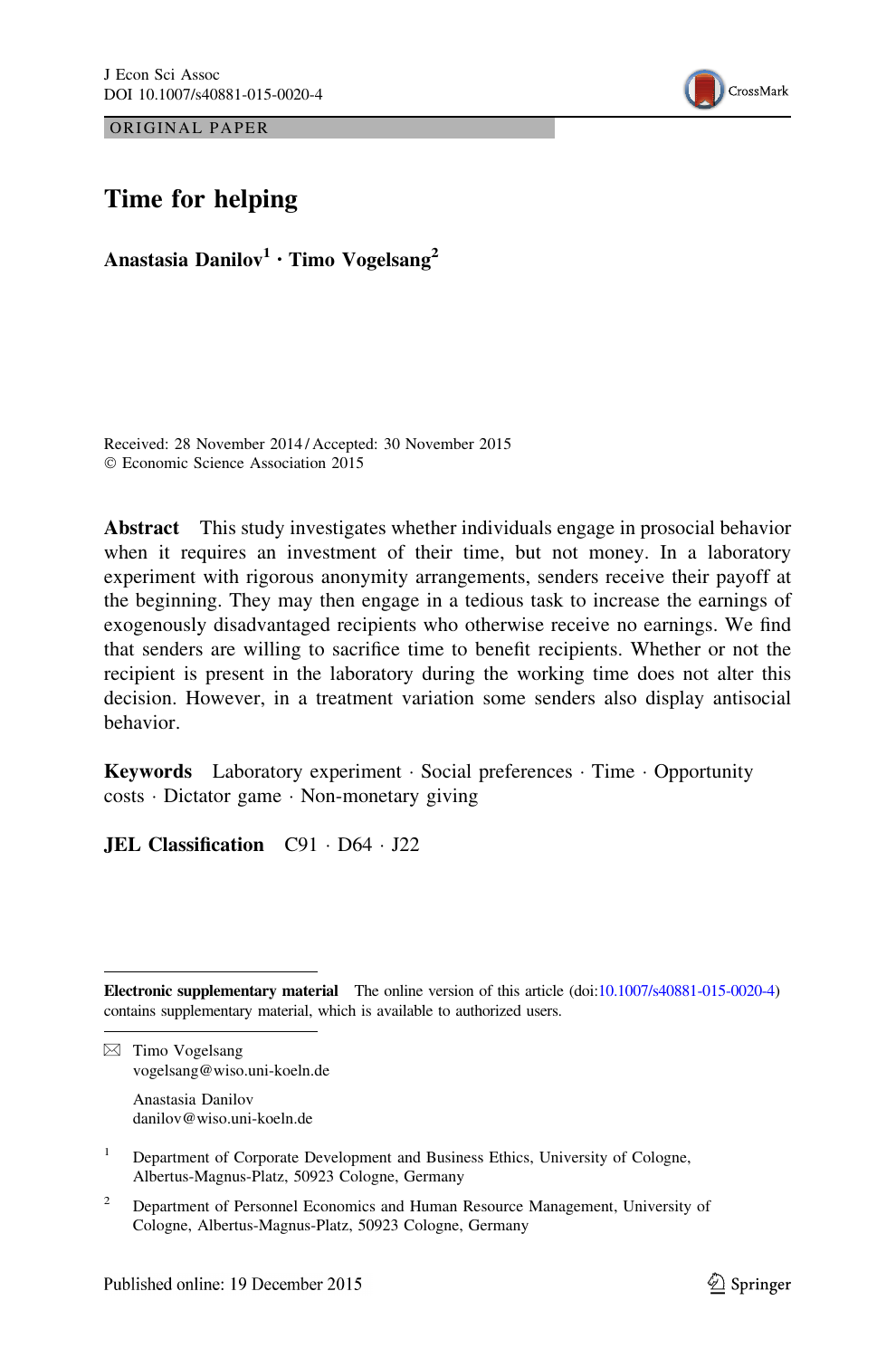# 1 Introduction

Numerous experimental studies on prosocial or other-regarding behavior focus on sharing monetary resources. One popular example is monetary giving in dictator games (Forsythe et al.  $1994$ ). In this game, a dictator receives a monetary endowment of  $E$ , whereas his counterpart (recipient) gets no initial endowment. The dictator can give away any amount of money  $X \in [0, E]$  to the recipient. Studies typically find that fewer than 20 % of dictators keep everything, and those who give transfer, on average, 20 % of their endowment to recipients (Camerer and Colin [2003:](#page-10-0) 57). This observation suggests that subjects do not necessarily maximize their own monetary payoff but also care about the welfare of others. However, when the experimental procedures are double-blind<sup>1</sup> and, therefore, highly anonymous, the proportion of dictators who share their endowment abates, with more than 50 % of dictators giving nothing.<sup>2</sup>

In naturally occurring contexts outside of the laboratory, other-regarding behavior is not restricted to money but can require sufficient time investments. Time, in general, is a limited personal resource that shapes our schedules and actions. It imposes constraints that, together with our preferences, largely determine what we do and how long we do it (Becker [1965\)](#page-10-0). An important difference to money is that time is not fungible (Leclerc et al. [1995](#page-11-0)). It is not storable and cannot be saved or gained; however, like monetary resources it is a scarce resource. Even in situations where it is common to speak about ''saved'' or ''gained'' time, these words do not have the same meaning as when used in reference to money. The ubiquity of time and the differences to money make it important to study individuals' willingness to sacrifice time for the benefit of others.

In this study, we bring the time domain into the laboratory and focus on time as a medium of exchange in the context of other-regarding behavior. We used a simple experimental setting to investigate the act of giving by making subjects perform a task that is arduous and time-consuming. In our experiment, subjects placed in the role of senders received their payoff of  $\epsilon$ 10 at the very beginning of the experiment. They could then perform a tedious task. The task resulted in no monetary costs or benefits for the sender but increased earnings of an anonymous and monetarily disadvantaged recipient who had no opportunity to increase her payoff. The treatments differed in the time recipients had to spend in the laboratory and their marginal monetary benefit from senders' effort (2-by-2 design). Additionally, we used a procedure that provides strict anonymity, thereby ruling out reputational concerns and peer pressure (Bénabou and Tirole [2006;](#page-10-0) Falk and Ichino [2006\)](#page-11-0). Importantly, senders could end the experiment and leave the laboratory at any time without being seen by the experimenter.

<sup>&</sup>lt;sup>1</sup> In other words, "no one including the experimenter or any subsequent observer of the data could possibly know any subject's decision" or identity (Hoffman et al. [1996](#page-11-0): 653).

 $2 \text{ A meta-study on dictator games can be found in Engel (2011).}$  $2 \text{ A meta-study on dictator games can be found in Engel (2011).}$  $2 \text{ A meta-study on dictator games can be found in Engel (2011).}$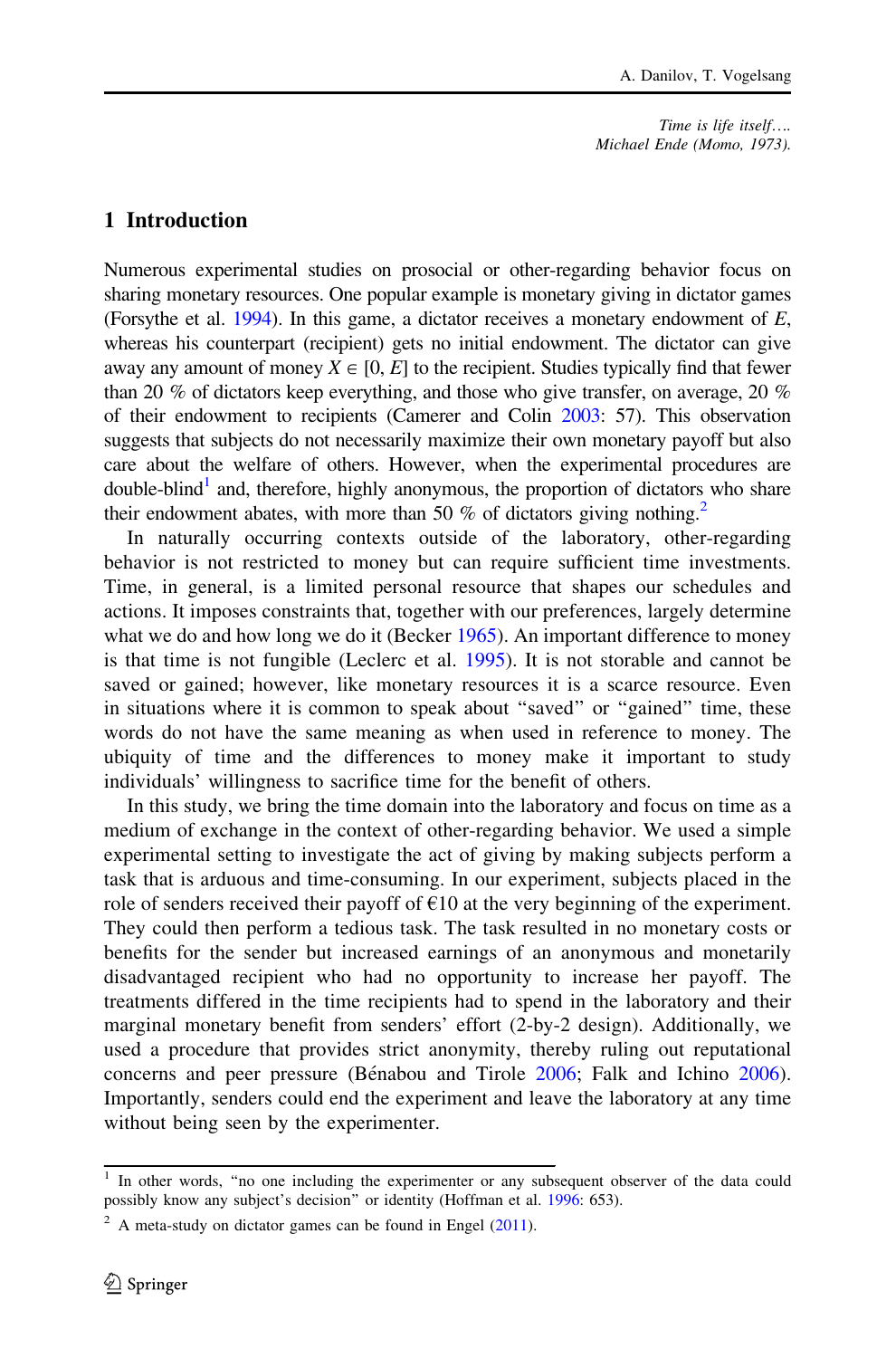We find that senders are willing to spend time in the laboratory. In treatments where spending time results in a monetary benefit for the recipient, senders help the recipient to earn more regardless of whether or not the recipient is required to be concurrently present in the laboratory. When the senders' stay in the laboratory does not create any return for the recipient, the majority of subjects immediately leave the experiment. However, the opportunity to hold the recipient in the laboratory, even though this solely wastes the senders' and the recipients' time, provokes antisocial behavior from some senders. The results of the post-experimental questionnaire further suggest that senders' opportunity costs of time are correlated with the period spent in the laboratory.

A few other studies, for example, Carpenter and Myers [\(2010](#page-11-0)), Linardi and McConnell ([2011](#page-11-0)), Cappellari et al. ([2011\)](#page-11-0), observe decision contexts with time at stake. They show the differences between time and monetary gifts and explain motivations for volunteering, which is a real-world example of time-giving.<sup>3</sup> Ellingsen and Johannesson ([2009\)](#page-11-0) use time as an investment medium in an ultimatum game and show that a loss of time is more readily accepted than a loss of money. Comparing risk preferences for money and time, Bruyneel et al. ([2015\)](#page-10-0) find no difference. Furthermore, whereas subjects value losses of time and money differently, both mediums are treated equally in terms of the loss aversion parameters as well as the gains offered by both time and money.

Only two related studies experimentally investigate social preference situations with time as a medium of exchange. Berger et al. ([2012\)](#page-10-0) present an ultimatum game on waiting times, with the focus on different levels of anonymity. Noussair and Stoop ([2015\)](#page-11-0) focus on the difference between dictator, ultimatum, and trust games with time. In the dictator game, before receiving their earnings, dictators could decide how to distribute the necessary waiting time between themselves and receivers. The authors find that dictators are willing to take over between 30 and 40 % of waiting time for the recipients.

While some of our findings are in line with these observations, our experimental protocol has substantial differences. First, it includes the addition of a tedious realeffort task demanding full attention. Second, one party can sacrifice his or her own time to increase the other party's income. Third, we vary the dimension of the impact of the working time and the presence of the recipient in the laboratory to shed more light on the underlying behavior. Fourth, in our experiment, subjects decide about time investment on a continuous basis, i.e., not once at the beginning of the experiment but continuously during their whole stay in the laboratory.

To our knowledge, no other experimental studies have looked at a context where time sacrifices—rather than monetary gifts—must be made in order to help increase a disadvantaged party's payoff. Hence, our study contributes to the substantially undervalued methodological literature on time as a decision medium and provides first insights into the role of opportunity costs for this decision.

<sup>&</sup>lt;sup>3</sup> In a recent and related study, Craig et al. [\(2014](#page-11-0)) focus on the effect of waiting periods before individuals can donate blood. We look, however, at the duration of the prosocial activity as such.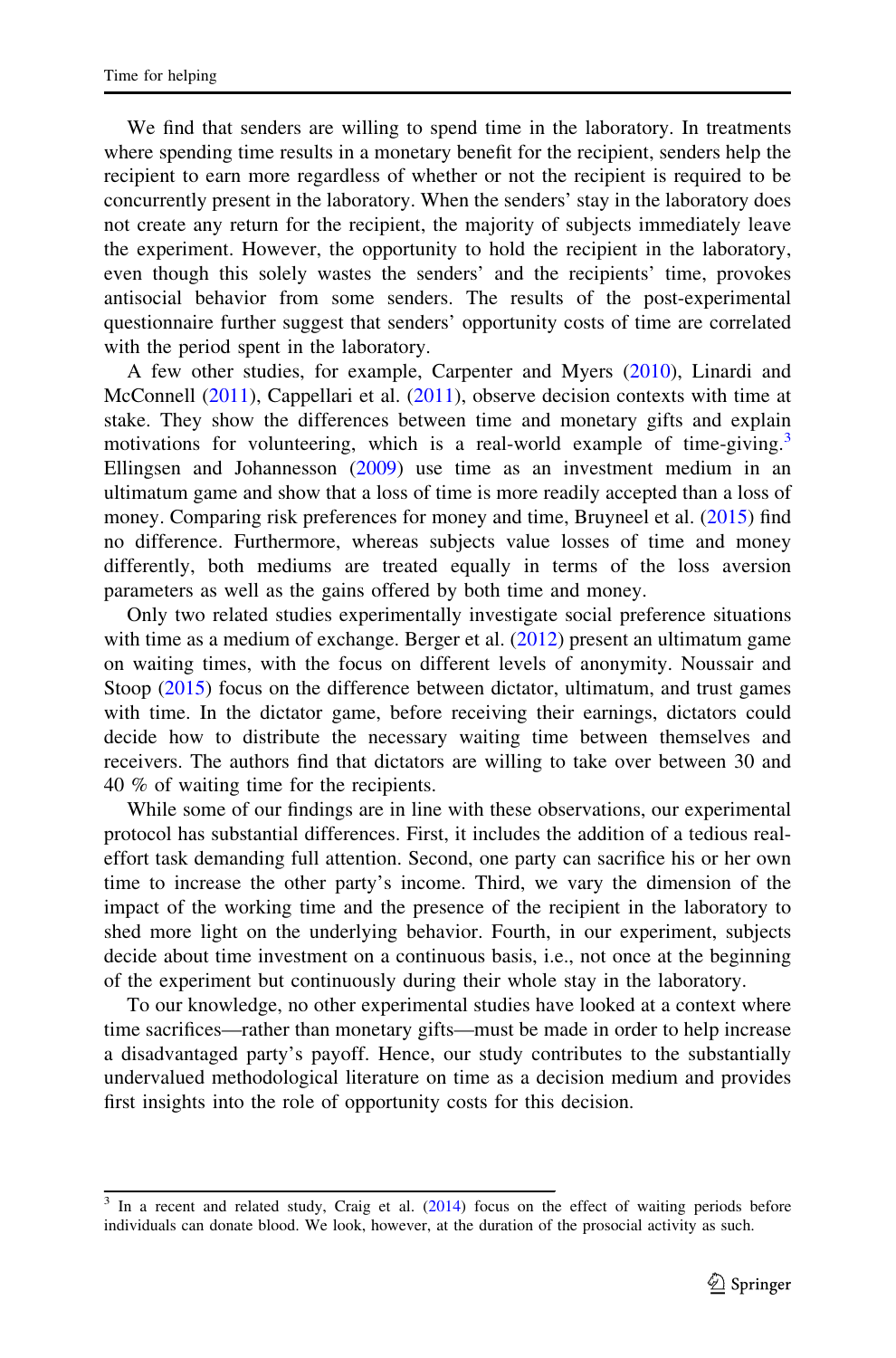# 2 Experimental design and procedures

The experiment was fully computerized using the software z-Tree (Fischbacher [2007\)](#page-11-0) and conducted in the Cologne Laboratory of Economic Research. In total, 196 subjects participated in four treatments. All subjects were recruited at the University of Cologne using the online recruiting system ORSEE (Greiner [2015](#page-11-0)). The average age of the decision makers was 23.6 years, and 57.7 % of them were females. Subjects had, on average, previously participated in 2.5 laboratory experiments. The invitation for the experiment stated that the experiment could last from 15 min up to 2 h and 15 min. Furthermore, we invited groups of 4–8 participants in 15-min phases to make sure that new subjects constantly entered and exited the laboratory.<sup>4</sup> The registration took place outside the laboratory. Subjects who arrived early could immediately proceed to their individual cubicles inside the laboratory. This phasedentry procedure (also explicitly mentioned in the experimental instructions) prevented subjects from learning how long other individuals stayed in the laboratory, thereby minimizing peer and reputational effects.

Upon entering the laboratory, the subjects took a seat in a randomly assigned, separated cubicle with the assigned role of either sender (labeled as Participant A) or recipient (labeled as Participant B). Senders found an envelope with  $\epsilon$ 10 under their keyboard. The instructions on the computer screen explicitly told the senders to take (and keep) the money. Importantly, we used a series of control questions at the beginning of the experiment to completely ensure that subjects correctly understood the treatments.

Recipients received only a mandatory minimum show-up fee of  $\epsilon$ 2.50 and had no further initial earnings in the experiment. The senders could stay in the laboratory and perform the task of entering the number ''1122334455'' in 15-s intervals on the computer screen.<sup>5</sup> For each correct entry, the respective recipient received a piece rate that varied between treatments. Additionally, after each correct entry, the screen was blocked for 15 s. In the event of a wrongly typed-in number, an error message appeared stating that the number was wrong and needed to be corrected.<sup>6</sup>

Senders could end the experiment any time by clicking an ''EXIT''-button on the screen. Afterward senders were asked some post-experimental questions about the experimental task, their demographic characteristics, and their opportunity costs of time. Senders left the laboratory after the survey was completed.

We elicited senders' opportunity costs of time with an incentivized question about the minimum wage they would be willing to accept in exchange to performing the experimental task for 1 h. To incentivize this willingness to accept (WTA), we drew a random number and compared it to the stated wages. Then we randomly selected one sender from all senders in each treatment whose requested wage was

<sup>4</sup> In treatments where only a sender was present in the laboratory, we used groups of 4 to ensure a consistent number of senders in each group.

<sup>5</sup> See online appendix for a screenshot of this stage.

<sup>6</sup> We also used a test screen in the introduction to make senders familiar with this type of entering task and to rule out curiosity.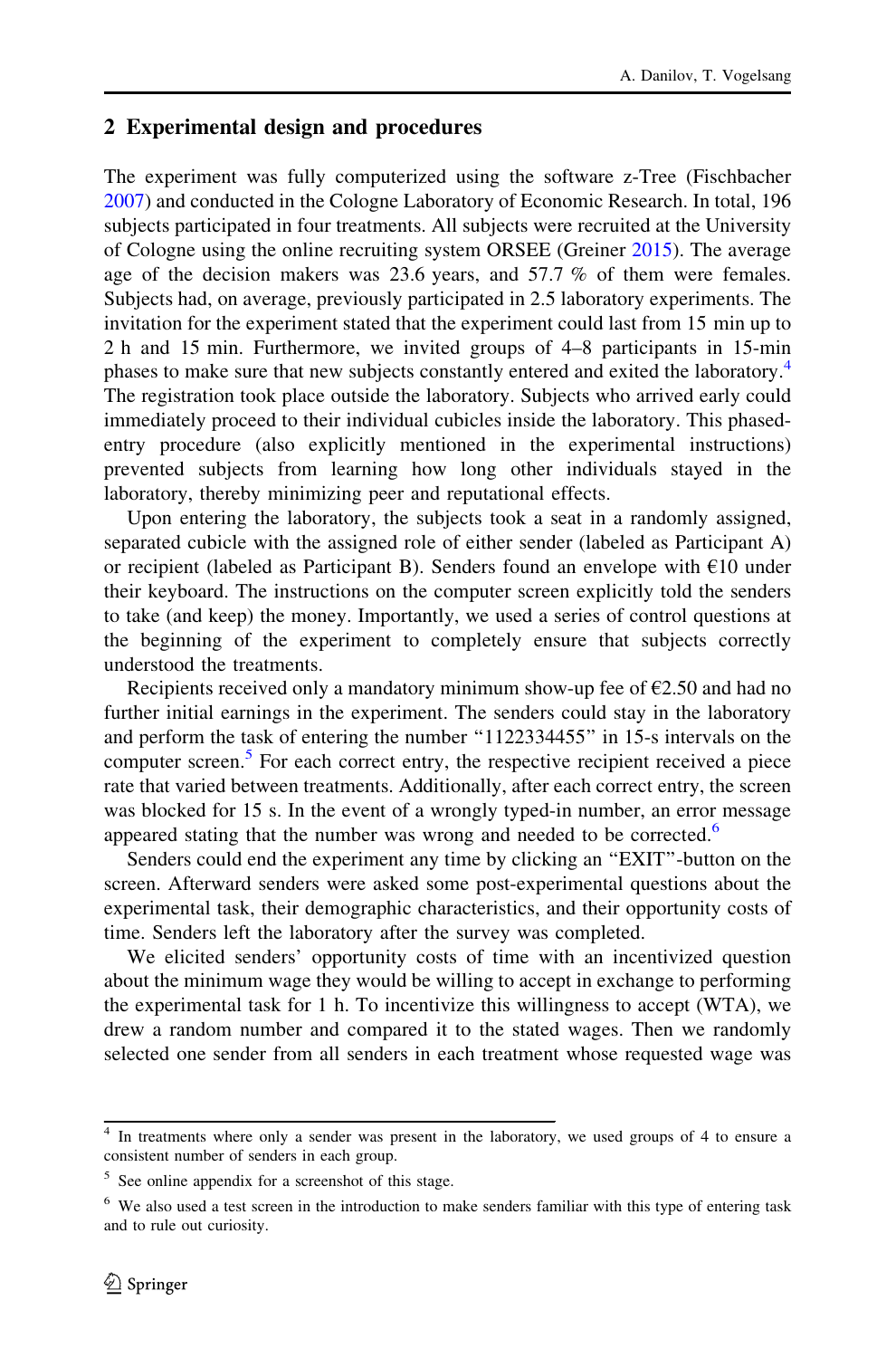below this number and invited him or her to work on the task in exchange for the amount he or she stated as the minimum wage on any convenient day.<sup>7</sup>

The exit of the laboratory was arranged through a different door that was not visible to an experimenter at the registration desk. No experimenter was present in the laboratory for the whole experiment. A second experimenter only entered the laboratory from time to time to privately instruct *recipients* whose senders had finished the experiment to proceed with the questionnaire and to deliver their payoffs.8

The number-entering task required no special skills and was rather boring. The participants had to be attentive and were not able to do anything apart from focusing on the screen. We thus believe that all subjects should have been able to perform it and (not) enjoy it to the same extent. The only considerable difference among senders might be due to different opportunity costs of time.

Table [1](#page-5-0) summarizes the treatments conducted.

In the ReLab5 treatment, each sender was matched with one anonymous recipient. The senders could contribute to the payoff of their recipients by staying in the laboratory and typing in the required number. For each correct entry,  $\epsilon$ 0.05 was credited to the recipient's account. Considering 15-s waiting time before the entries, the senders could increase recipients' earnings by up to  $E12$  per hour (compared with an average student job wage of around  $\epsilon$ 10 per hour). The recipients had to stay in the laboratory for 15 min longer than their corresponding senders and received a show-up fee of  $E2.50$  for this. Consequently, senders and recipients left the laboratory separately.<sup>9</sup>

In the NoReLab5 treatment, everything stayed the same as in the ReLab5 treatment except that recipients were not in the laboratory during the time the senders were working. The senders were informed that the recipient would attend the experiment on a different day only for 15 min and receive an initial show-up fee of  $E2.50$  plus whatever earnings the sender generates for her. Therefore, the recipients spend no additional time for the payoff generated by the senders. This treatment allows us to control for whether the senders take the recipients' opportunity costs into account. If they think that 15 s of the recipient's waiting time are worth more than  $E(0.05)$ , then the duration of stays in the laboratory should be, ceteris paribus, higher in the NoReLab5 than in the ReLab5 treatment. Additionally, time spent by senders can be considered as more prosocial and/or efficient than in ReLab5. Conversely, it is feasible to argue that working time could be reduced because the receiver does not ''share'' time costs with the sender, and, therefore, less help might be especially easy to justify.

<sup>7</sup> We chose to pay the stated minimum wage and not the random number for simplicity reasons. An example in the instructions further explained the procedure.

<sup>&</sup>lt;sup>8</sup> The instructions clearly stated that it would not be possible for the experimenter to connect the name of the subject with the decision and that no one will ever learn their identity.

<sup>&</sup>lt;sup>9</sup> Recipients were permitted to use the Internet for private purposes while senders were working. Senders were informed about this detail in order to mitigate the possible argument that recipients had a difficult time in the laboratory and it was not worth the earnings. Wilson et al. ([2014\)](#page-11-0) support this argument by showing that doing anything is preferable to doing nothing in experiments.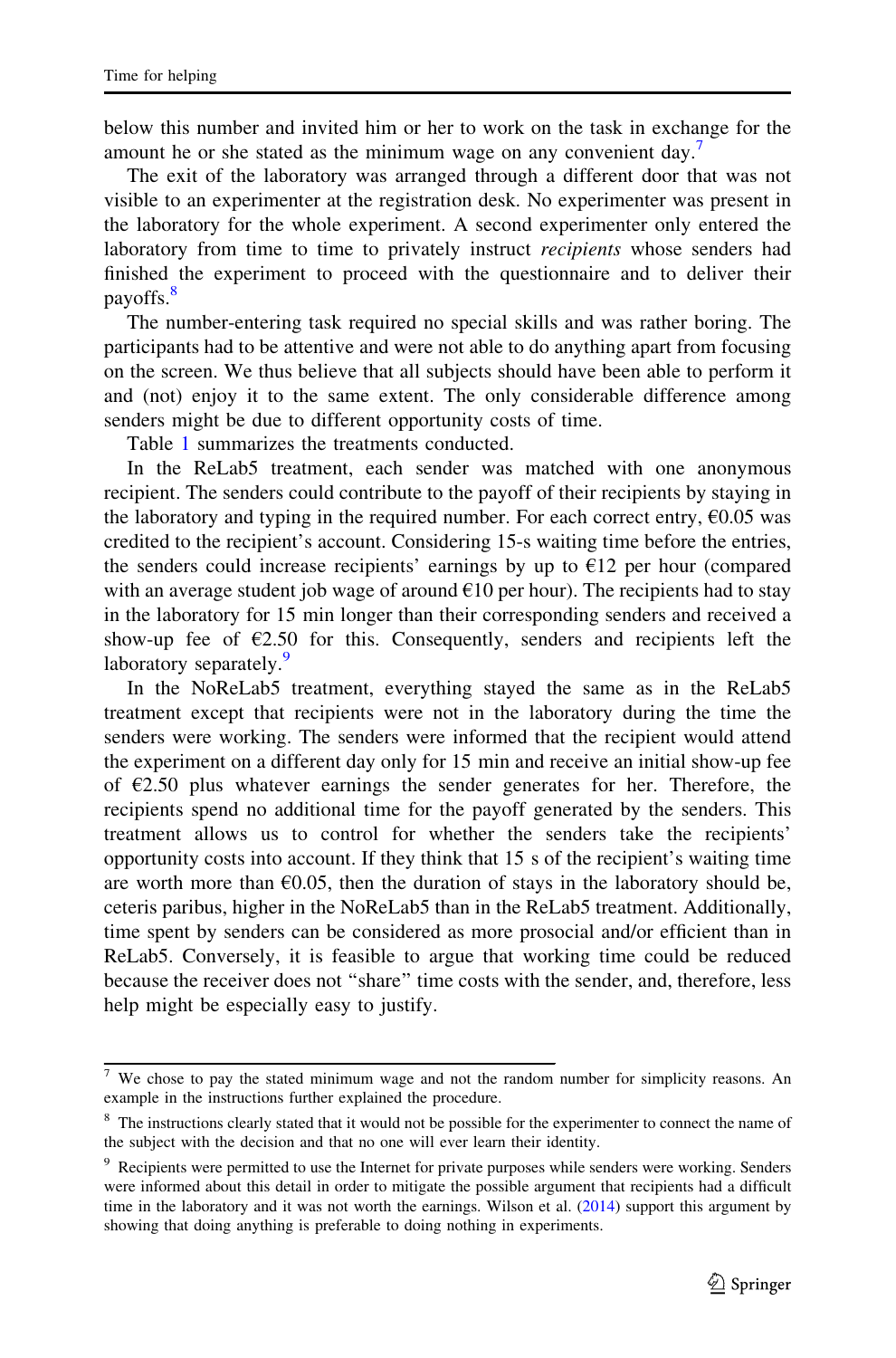|           | <b>THEIR I</b> OVERFUSH OF HURLING            |                                                                 |                  |                                               |  |
|-----------|-----------------------------------------------|-----------------------------------------------------------------|------------------|-----------------------------------------------|--|
| Treatment | Sender increases the<br>recipient's payoff by | Recipient stays in the<br>laboratory while sender is<br>working | N of<br>subjects | N of independent<br>observations<br>(senders) |  |
| ReLab5    | $\epsilon$ 0.05 per click                     | Yes                                                             | 64               | 32                                            |  |
| NoReLab5  | $\epsilon$ 0.05 per click                     | No                                                              | 64               | 32                                            |  |
| ReLab0    | $\epsilon$ 0 per click                        | Yes                                                             | 42               | 21                                            |  |
| NoReLab0  | $\epsilon$ 0 per click                        | No                                                              | 26               | 26                                            |  |

<span id="page-5-0"></span>Table 1 Overview of treatments

Two ''No Impact Treatments'' serve as a control for alternative explanations for why senders might stay in the laboratory other than to provide monetary help for the recipients, for example cases in which subjects hesitate to leave the laboratory early, feel an obligation to work on the task, choose to spend their spare time in the experiment, or would like to exercise control over the recipient and his or her time in the laboratory.

In the ReLab0 treatment, the setup was the same as in the ReLab5 treatment, except that the working time of the sender had no monetary impact on the payoff of the recipient. In other words, the piece rate for every entered number was 0. Nevertheless, the recipients had to stay in the laboratory as long as the senders were working. Thus, prosocial senders should have left the laboratory as soon as possible because not only was their action of no monetary impact, but it also kept the recipient in the laboratory.

In the NoReLab0 treatment, the piece rate was 0, but there was no recipient in the laboratory. Similar to the ReLab0, senders could choose to work on a task with no purpose.

Together these four treatments comprised a 2-by-2 design, where the presence of the recipient in the laboratory varied on one dimension and the impact factor of the sender's time on the other.

# 3 Manipulation check

In the post-experimental questionnaire, subjects evaluated different statements about the experimental task on a 7-point Likert scale with 1 equal to ''strongly disagree" and 7 "strongly agree."<sup>10</sup> The data show that the experimental design worked as desired. Subjects report low enjoyment in performing the task and low shame in leaving the experiment as compared to the neutral response of 4 (mean = 2.7, SDs = 1.9,  $N = 111$ , p-values <0.001,  $z = -5.985$  and  $z = 6.174$ , respectively, two-sided Wilcoxon signed-rank test). Subjects also did not ''work on the task because they had nothing else to do" (mean = 3.4, SD = 1.9,  $N = 111$ , p-

<sup>&</sup>lt;sup>10</sup> See online appendix for the precise statements.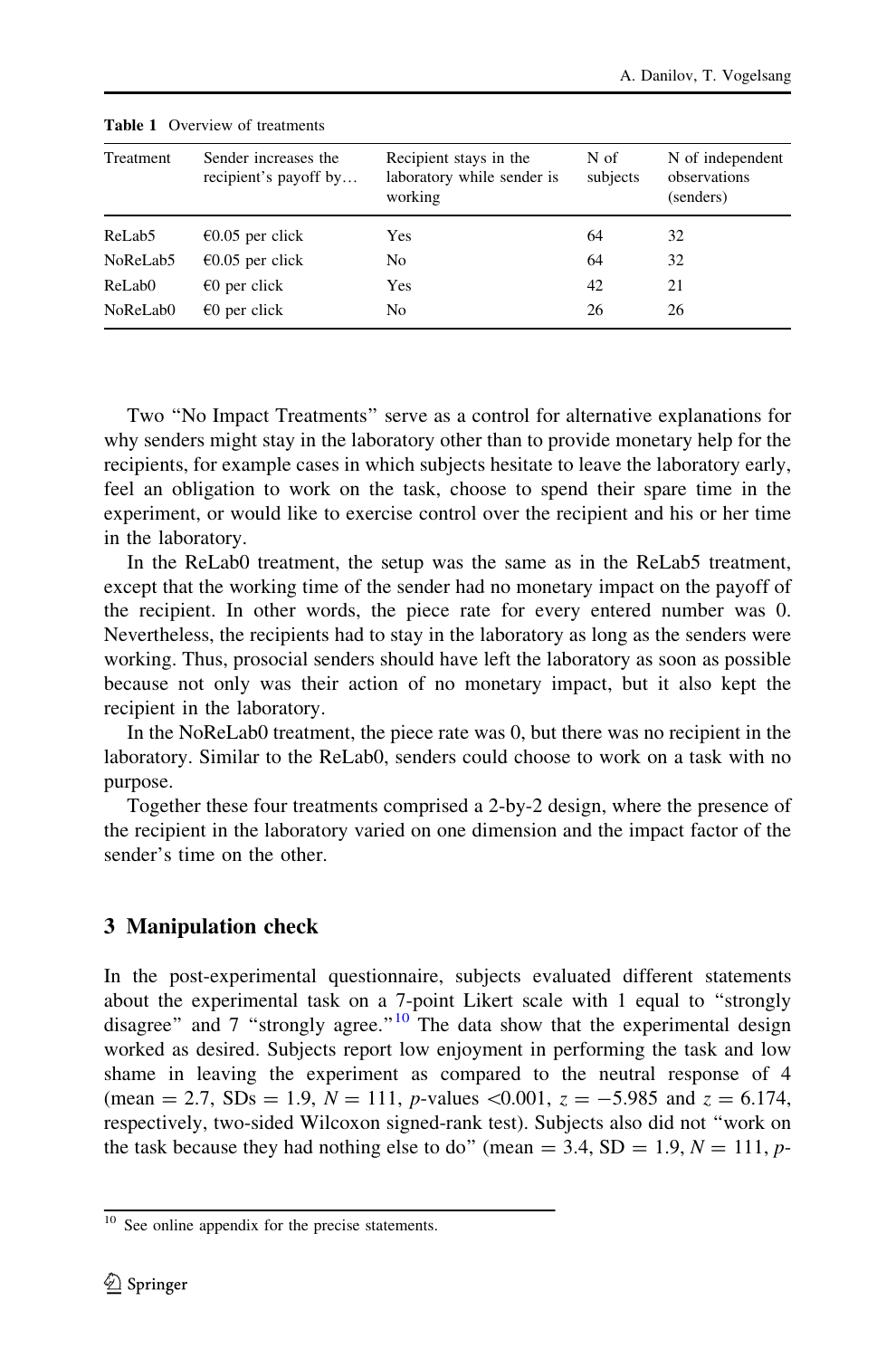value  $= 0.003$ ,  $z = -3.012$ , two-sided WSR test). There are virtually no betweentreatment differences in these measures. $\frac{11}{11}$ 

### 4 Data and specification

In the following, the working time is determined as the number of correct entry times 15 s, which is then converted into minutes. Figure [1](#page-7-0) depicts the cumulative distribution functions of senders' time spent in the laboratory. The distribution of working times is very similar for the ReLab5 and NoReLab5 treatments, in which working had a monetary impact for the recipient, and differs visibly from the control conditions ReLab0 and NoReLab0. However, almost 15 % of subjects spent more time in the ReLab0 treatment than in any other treatment. Regression analysis provides statistical support for these findings. We present different models (Tables [2](#page-7-0), [3\)](#page-9-0) with the working time (in minutes) as the dependent variable.<sup>12</sup> However, as senders could decide at any stage during their working time whether they want to continue to work or leave, the semi-parametric Cox proportional hazard model, similar to Rosaz et al. ([2014\)](#page-11-0), is the most appropriate econometric approach given the continuous decision to quit that senders had.<sup>13</sup> The other models serve as a robustness check and provide additional analyses of the data to address different questions.

## 5 Results

#### 5.1 Result 1a: senders spend time to increase recipients' payoffs

In the ReLab5 treatment, the senders stayed in the laboratory for an average of 23.56 min (SD = 15.34), thereby generating an average of  $\epsilon$ 4.71 for the recipients. The data show that with 23.34 min  $(SD = 15.54)$  the senders worked similarly long in the NoReLab5 treatment. This is supported by the low effect size of 0.014 and can also be seen in the similar distributions of working times in Fig. [1.](#page-7-0) There is no significant difference between these two treatments ( $p$ -value = 0.946, two-sided Mann–Whitney  $U$  test). A power analysis with a significance level of 0.05 and a power of 0.80 reveal that such an economically insignificant treatment difference would be statistically significant only in a very large sample of 76,377 or more

<sup>&</sup>lt;sup>11</sup> The only difference we find between treatments is regarding the enjoyment of the task. The enjoyment of the task is significantly higher in the ReLab5 and NoReLab5 treatments (mean  $= 3.1$ , SD  $= 2$ ,  $N = 64$ ) than in the "No Impact Treatments" ReLab0 and NoReLab0 treatments (mean = 2.2,  $SD = 1.5$ ,  $N = 47$ , *p*-value = 0.011, two-sided MWU test). This can be due to the positive effect of senders' activity on recipients' earnings. Separate tests for each treatment report similar results as reported in the text for the pooled sample. All p-values are below 0.0836, two-sided WSR test with one exception for the statement whether subjects worked because they had nothing else to do in the NoReLab0 treatment. Here, the answers are not different from the neutral response (mean  $= 4$ , SD  $= 2.1$ ) and a two-sided WSR p-value is 0.9795). See Table 6 in the online appendix for more details.

 $12$  Please see the online appendix for both tables without control variables. No notable difference occurs.

 $13$  We thank the editor for this suggestion.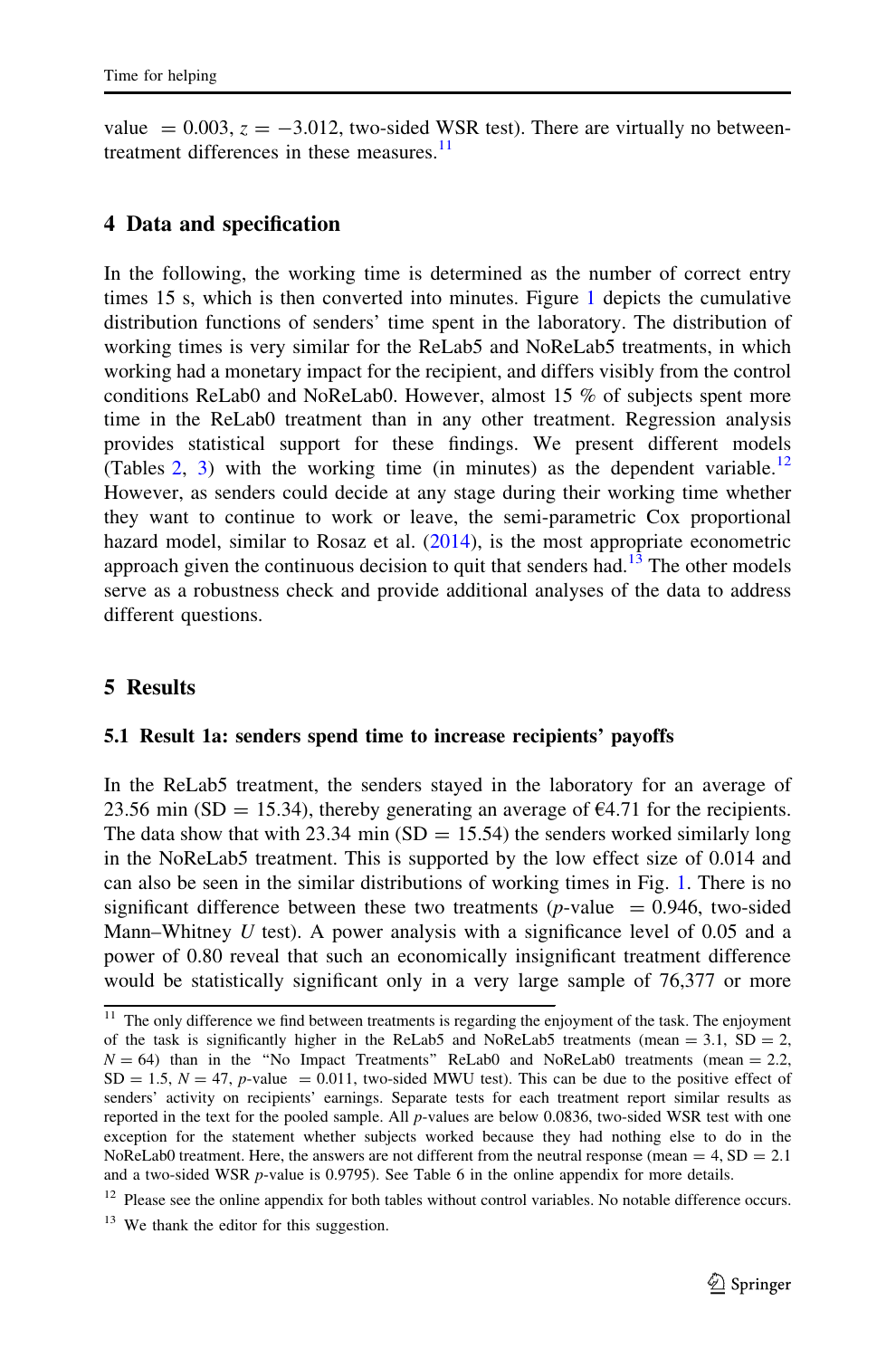<span id="page-7-0"></span>

Fig. 1 Cumulative distribution functions of time spent by the senders

|  |  | <b>Table 2</b> Working time |  |
|--|--|-----------------------------|--|
|--|--|-----------------------------|--|

|                                 | Cox PH model<br>(decision to leave the<br>laboratory at a specific<br>point in time) | OLS (working time in<br>minutes) |            |            | Probit (probability)<br>of working time<br>$>10$ min) |           |
|---------------------------------|--------------------------------------------------------------------------------------|----------------------------------|------------|------------|-------------------------------------------------------|-----------|
|                                 | (1)                                                                                  | (2)                              | (3)        | (4)        | (5)                                                   | (6)       |
| No recipient in the laboratory  | 1.33                                                                                 | $2.64***$                        | $-4.37$    | $-11.59**$ | $-0.05$                                               | $-0.05$   |
|                                 | (0.27)                                                                               | (0.89)                           | (3.48)     | (5.31)     | (0.11)                                                | (0.17)    |
| Monetary impact                 | $0.43***$                                                                            | 0.79                             | $12.21***$ | 5.44       | $0.68***$                                             | $0.68***$ |
|                                 | (0.09)                                                                               | (0.25)                           | (3.50)     | (5.13)     | (0.11)                                                | (0.17)    |
| No recipient in the laboratory* |                                                                                      | $0.31**$                         |            | 12.84*     |                                                       | $-0.01$   |
| monetary impact                 |                                                                                      | (0.14)                           |            | (7.18)     |                                                       | (0.23)    |
| Controls                        | Yes                                                                                  | Yes                              | Yes        | Yes        | Yes                                                   | Yes       |
| N                               | 111                                                                                  | 111                              | 111        | 111        | 111                                                   | 111       |
| Log likelihood                  | $-409.661$                                                                           | $-406.202$                       |            |            |                                                       |           |
| Adj $R^2$                       |                                                                                      |                                  | 0.098      | 0.117      |                                                       |           |
| Pseudo $R^2$                    |                                                                                      |                                  |            |            | 0.309                                                 | 0.309     |

The table reports results from different regressions. Columns 1 and 2 estimate the semi-parametric Cox proportional hazard model, columns 3 and 4 report results from an OLS regression, and columns 5 and 6 use a probit model. Standard errors are reported in parentheses. The hazard ratios are presented as coefficients in the survival models. Marginal effects are shown for the probit model. ''No recipient in the laboratory'' is a binary variable equal to 1 in the treatments where recipients were not present in the laboratory (in NoReLab5 and NoReLab0) and 0 otherwise (in ReLab5 and ReLab0). ''Monetary impact'' is a binary variable equal to 1 in the treatments (ReLab5 and NoReLab5) and 0 otherwise. Control variables include age, gender, and whether or not subjects are studying economics

 $* p < 0.1; ** p < 0.05; ** p < 0.01$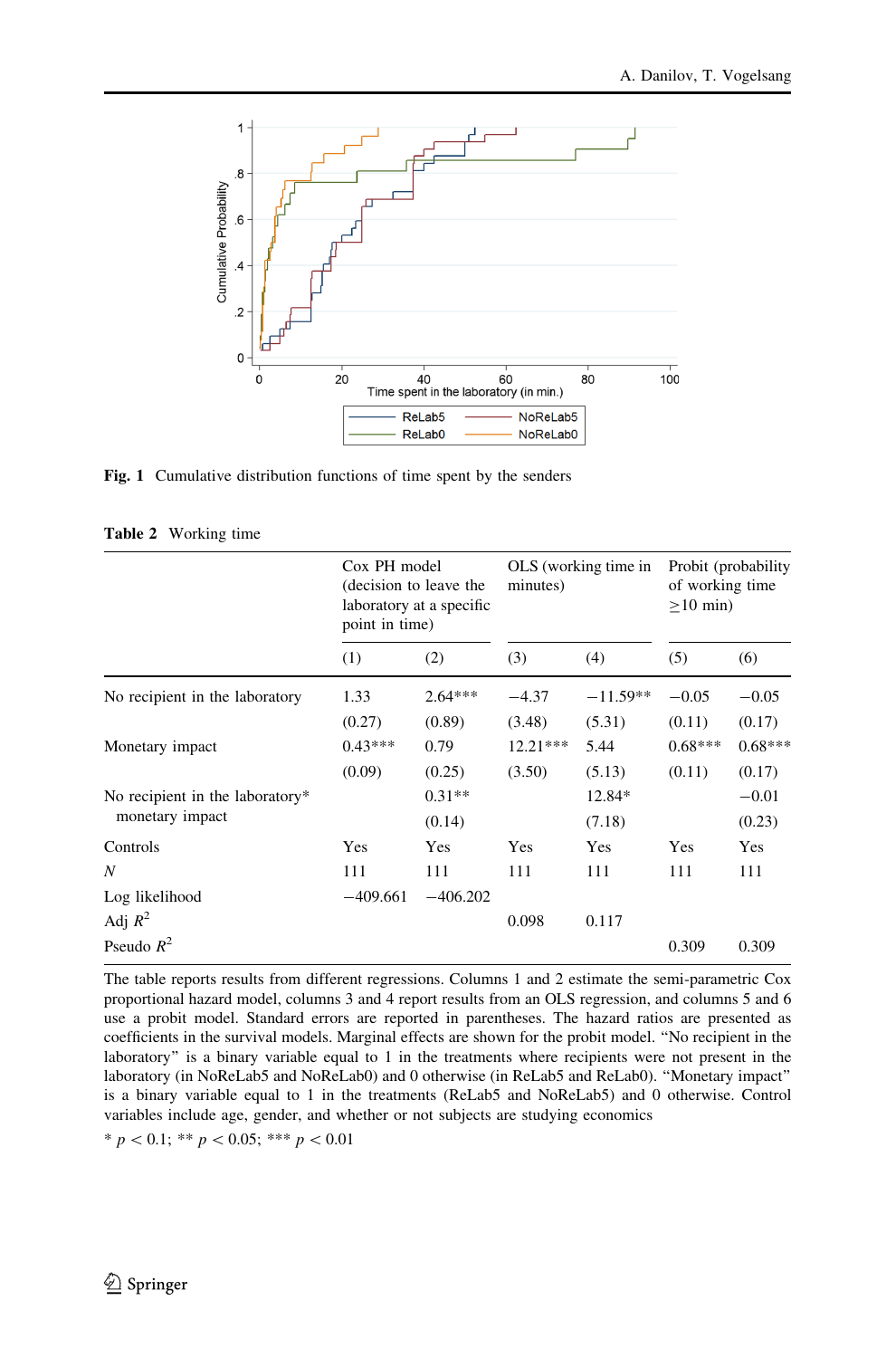subjects per treatment. Although the recipient in the NoReLab5 treatment did not share the amount of time in the laboratory, there is no difference in time spent by the senders.

What alters the decision, however, is the impact of their time on the recipient's monetary payoff. Column 1 of Table [2](#page-7-0) presents the main effects. The hazard of leaving the laboratory at a specific point in time, holding the presence of the recipient constant, is 57 % lower if working has an impact compared to if working has no impact ( $p$ -value  $\leq 0.001$ ). Column 2 presents the estimation for the full model. The interaction term shows that if there is no recipient in the laboratory, there is a highly significant ( $p$ -value = 0.01) difference between the cases in which working has an impact or not. The OLS regressions (columns 3 and 4) provide qualitatively identical results, which serve as a robustness check. These results indicate that the monetary impact had a significant effect when the recipient was not in the room but had no significant effect when the recipient was present.

# 5.2 Result 1b: …however, senders also spend time even if they cannot increase recipients' payoffs

In the control ''No Impact Treatments'' (NoReLab0 and ReLab0), the majority, 77 % of individuals, left the laboratory within the first 10 min.<sup>14</sup>

Yet a non-negligible amount of individuals stayed longer although working had no monetary impact. Here the presence of the recipient matters. The absence of the recipient in the ''No Impact Treatments'' (NoReLab0) causes the senders to quit more quickly. A sender under these circumstances who is still in the laboratory by a certain time has an almost tripled (164 % higher) hazard of leaving the laboratory at the next moment compared to the ''No Impact Treatment'' with a recipient (ReLab0) (Table [2,](#page-7-0) column 2,  $p$ -value= 0.004). Having the possibility to act antisocial, which is only possible in the ReLab0 treatment, induces some subjects into such a behavior. This is very unlikely to be random, and furthermore, it is not an insignificant fraction with three subjects working longer than in any other treatment  $(>70 \text{ min}).$ <sup>15</sup>

# 5.3 Result 2: senders are more likely to stay in the laboratory for more than 10 min if they can increase the recipients' payoff

The above results suggest that senders spend some time regardless of whether their time positively impacts the recipient. The probability of working on the task more than 10 min, however, increases significantly by 68 % when working has a monetary impact compared to no monetary impact (Table [2,](#page-7-0) column 5, p-value  $\leq 0.001$ ). Furthermore, this does not significantly differ whether or not the recipient is in the laboratory (Table [2,](#page-7-0) column 6,  $p$ -value = 0.977). There might be a variety

<sup>&</sup>lt;sup>14</sup> We define a 10-min threshold because it seems reasonable that everything below 10 min could be attributed to a variety of reasons for not leaving the laboratory (curiosity, confusion, shyness, demand).

<sup>&</sup>lt;sup>15</sup> The probability that these three subjects together show up by chance in the ReLa0 condition (if they are equally likely to show up in any of the treatments) is  $(21/111) \times (20/110) \times (19/109) = 0.006$ .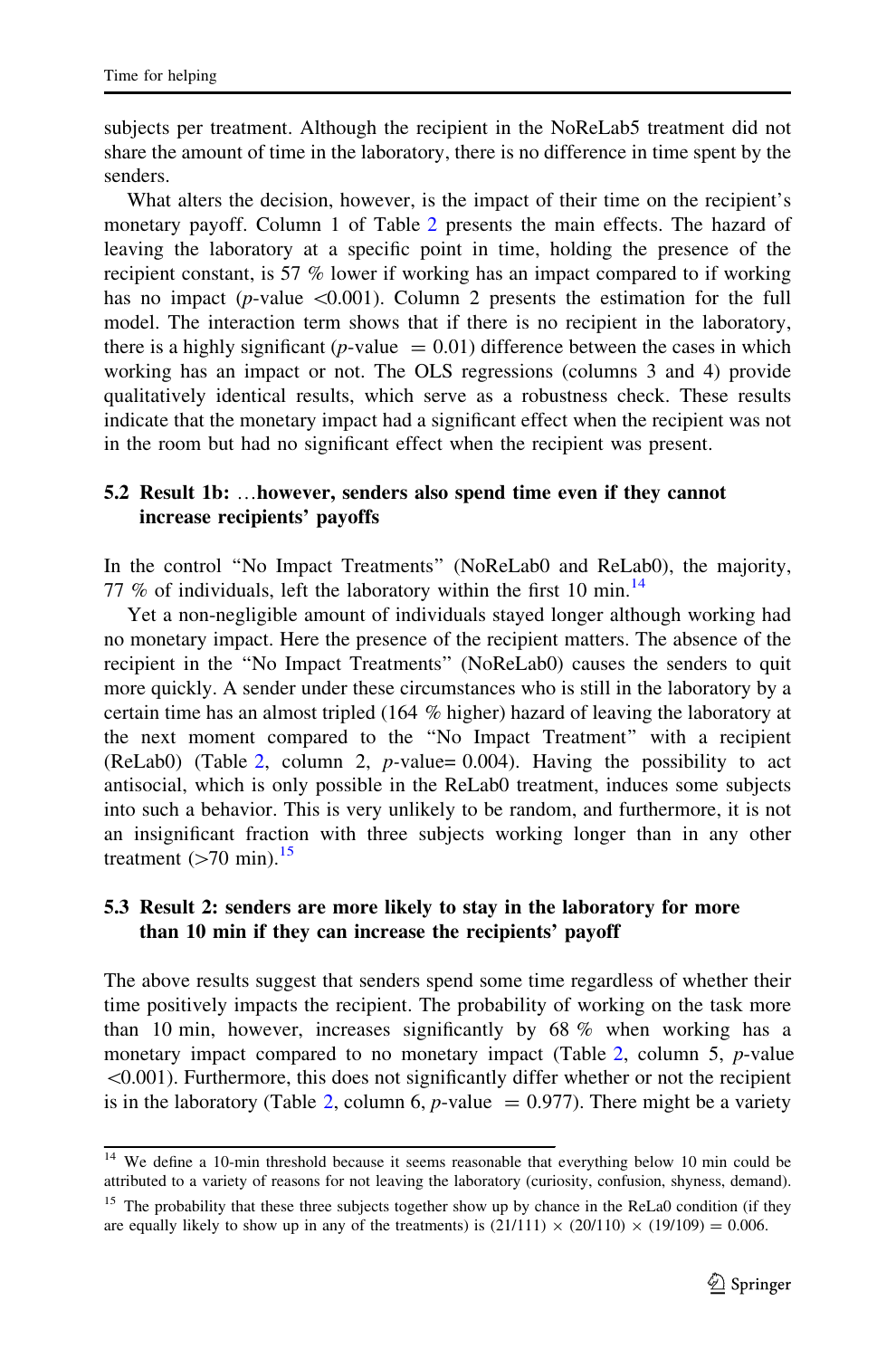<span id="page-9-0"></span>of reasons why senders stay in the laboratory a couple of minutes, but whether or not staying has a prosocial impact is a significant factor for staying longer.

### 5.4 Result 3: the higher the sender's opportunity cost, the less she works

Making use of the elicited opportunity costs of time (WTA), we look at whether the senders' opportunity costs (Mean  $= 17.43$ , SD  $= 11.52$ ) are correlated with the working time. $16$ 

Table 3 shows that the WTA is significantly correlated in all of the specifications (all p-values <0.013). Model (2) shows, for instance, that a 1 $\epsilon$  increase in senders' WTA is associated with a 3 % higher hazard of leaving the laboratory.

Interestingly, all 3 subjects who stayed more than 70 min in the ReLab0 treatment had a WTA of less than 12 (which would be a possible hourly wage for the recipient in the experiment). Antisocial behavior may thus be only present if it is less costly. $17$ 

|                                                 | leave the laboratory at<br>each time) | Cox PH model (decision to | OLS (working time in<br>minutes) |            |
|-------------------------------------------------|---------------------------------------|---------------------------|----------------------------------|------------|
|                                                 | (1)                                   | (2)                       | (3)                              | (4)        |
| Sender's WTA                                    | $1.03***$                             | $1.03***$                 | $-0.50***$                       | $-0.50***$ |
|                                                 | (0.01)                                | (0.01)                    | (0.15)                           | (0.15)     |
| No recipient in the laboratory                  | 1.13                                  | $2.10**$                  | $-3.43$                          | $-10.76**$ |
|                                                 | (0.24)                                | (0.73)                    | (3.33)                           | (5.06)     |
| Monetary impact                                 | $0.45***$                             | 0.74                      | $10.04***$                       | 3.15       |
|                                                 | (0.09)                                | (0.23)                    | (3.40)                           | (4.93)     |
| No recipient in the laboratory* monetary impact |                                       | $0.36**$                  |                                  | 13.04*     |
|                                                 |                                       | (0.16)                    |                                  | (6.83)     |
| Controls                                        | Yes                                   | Yes                       | Yes                              | Yes        |
| N                                               | 111                                   | 111                       | 111                              | 111        |
| Log likelihood                                  | $-402.291$                            | $-399.720$                |                                  |            |
| Adj $R^2$                                       |                                       |                           | 0.179                            | 0.200      |

Table 3 Opportunity costs and working time

The table reports results from a survival analysis using the semi-parametric Cox proportional hazard model and also from OLS regressions. Standard errors are reported in parentheses. The hazard ratios are presented as coefficients in the survival models. ''Recipient in the laboratory'' is a binary variable equal to 1 in the treatments where recipients were present in the laboratory (in ReLab5 and ReLab0) and 0 otherwise (in NoReLab5 and NoReLab0). ''No monetary impact'' is a binary variable equal to 1 in the treatments (ReLab0 and NoReLab0) and 0 otherwise. WTA refers to the minimum amount the sender was willing to accept for working for 1 h on the task. Control variables include age, gender, and whether or not subjects are studying economics

 $* p < 0.1; ** p < 0.05; *** p < 0.01$ 

<sup>&</sup>lt;sup>16</sup> We also elicited the belief about the time costs of the recipient. However, this happened ex-post and were not incentivized. Statistics are shown in the online appendix.

 $17$  See the online appendix for more detailed statistics.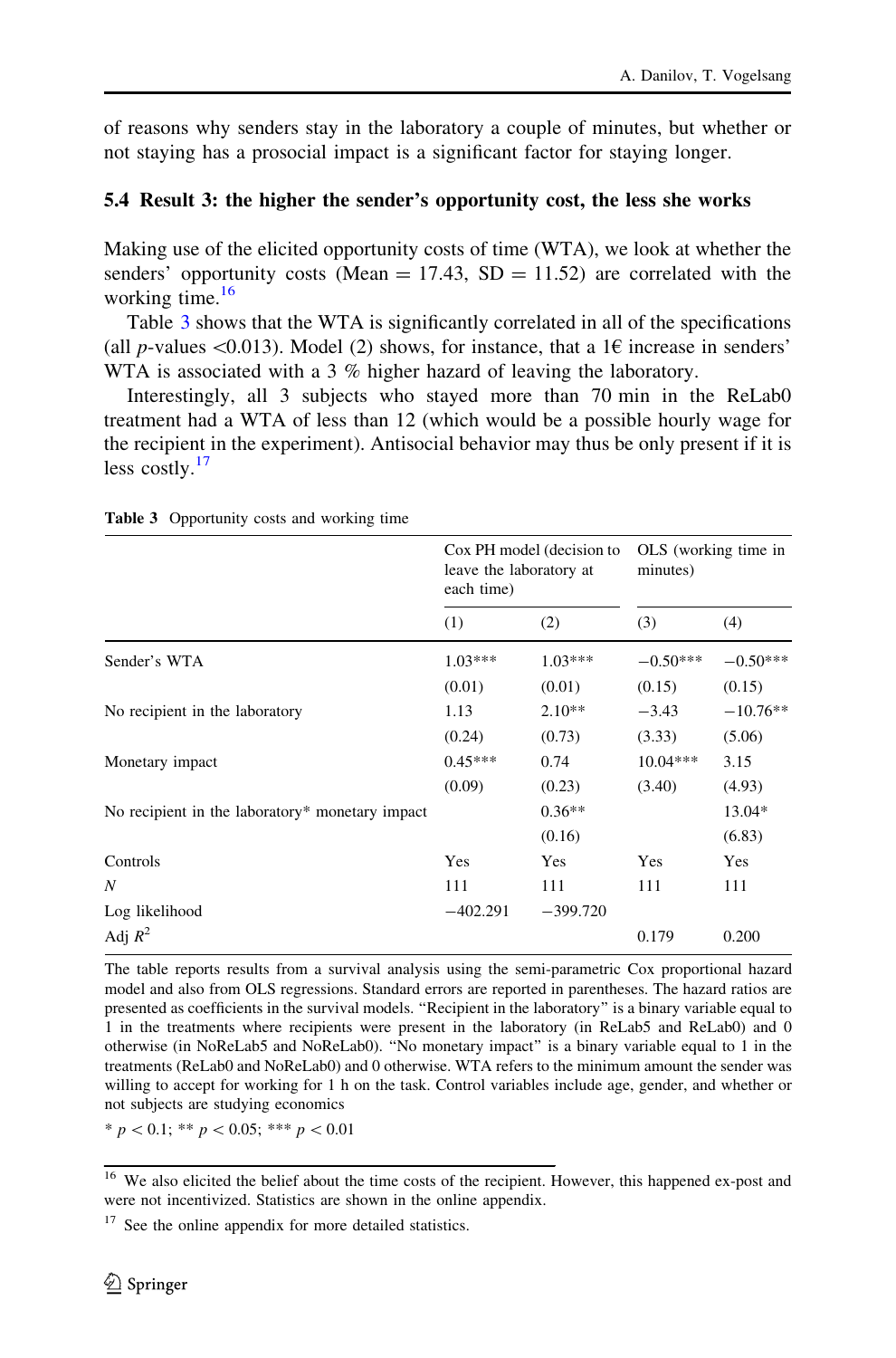### <span id="page-10-0"></span>6 Conclusion

This study addresses the question of whether individuals will spend time in order to help to increase the earnings of an exogenously disadvantaged recipient. Moreover, it considers the role played by opportunity costs of time.

The sender's payoff remains unchanged and is paid before the beginning of the experiment. The task is tedious and time-consuming. The strict anonymity arrangements, freedom to leave the laboratory at any time, and a task which is equally demanding for all subjects are important features of our experiment. Furthermore, this design and procedure rule out concerns about reputation and peer effects, leaving no room for signaling one's generosity.

We find that senders generate money for recipients and therefore spend a nonnegligible amount of time in the laboratory. This holds regardless of the time invested by the receiving party. Unlike the findings of Hoffman et al. ([1996\)](#page-11-0), rigorous anonymity conditions do not provoke egoistic behavior in the treatments in which spending time has a monetary impact, supporting the findings of Berger et al. (2012).

The data further show that the presence of the recipient in the laboratory is important if working has no monetary impact. Some senders are willing to spend their time working in the laboratory even when recipients do not benefit but are required to stay in the laboratory for the same amount of time. This evidence for antisocial behavior is notable because senders not only destroy others time but also their own. Senders' working time is further correlated with their incentivized opportunity costs.

While sharing and destroying monetary resources in the laboratory is already a part of the conventional wisdom, we provide clean evidence that prosocial and antisocial behavior is also present when it requires time expenditures.

Acknowledgments We thank Rainer M. Rilke, Robert Slonim, Jan Stoop, Sebastian Tonke, and two anonymous referees for helpful comments. We also thank Prof. Dr. Dirk Sliwka, Department of Personnel Economics and HRM, and Prof. Bernd Irlenbusch, Department of Corporate Development and Business Ethics, University of Cologne for financial support.

## References

Becker, G. S. (1965). A theory on the allocation of time. The Economic Journal, 75(299), 493–517.

- Bénabou, R., & Tirole, J. (2006). Incentives and prosocial behavior. American Economic Review, 96(5), 1652–1678.
- Berger, R., Rauhut, H., Prade, S., & Helbing, D. (2012). Bargaining over waiting time in ultimatum game experiments. Social Science Research, 41(2), 372–379.
- Bruyneel, S., Dewitte, S., Diecidue, E., Festjens, A. (2015) Time-based versus money-based decision making under risk: an experimental investigation. Journal of Economic Psychology 50:52–72

Camerer, C. F. (2003). Behavioral game theory: Experiments in strategic interaction (Vol. 32). Princeton: Princeton University Press.